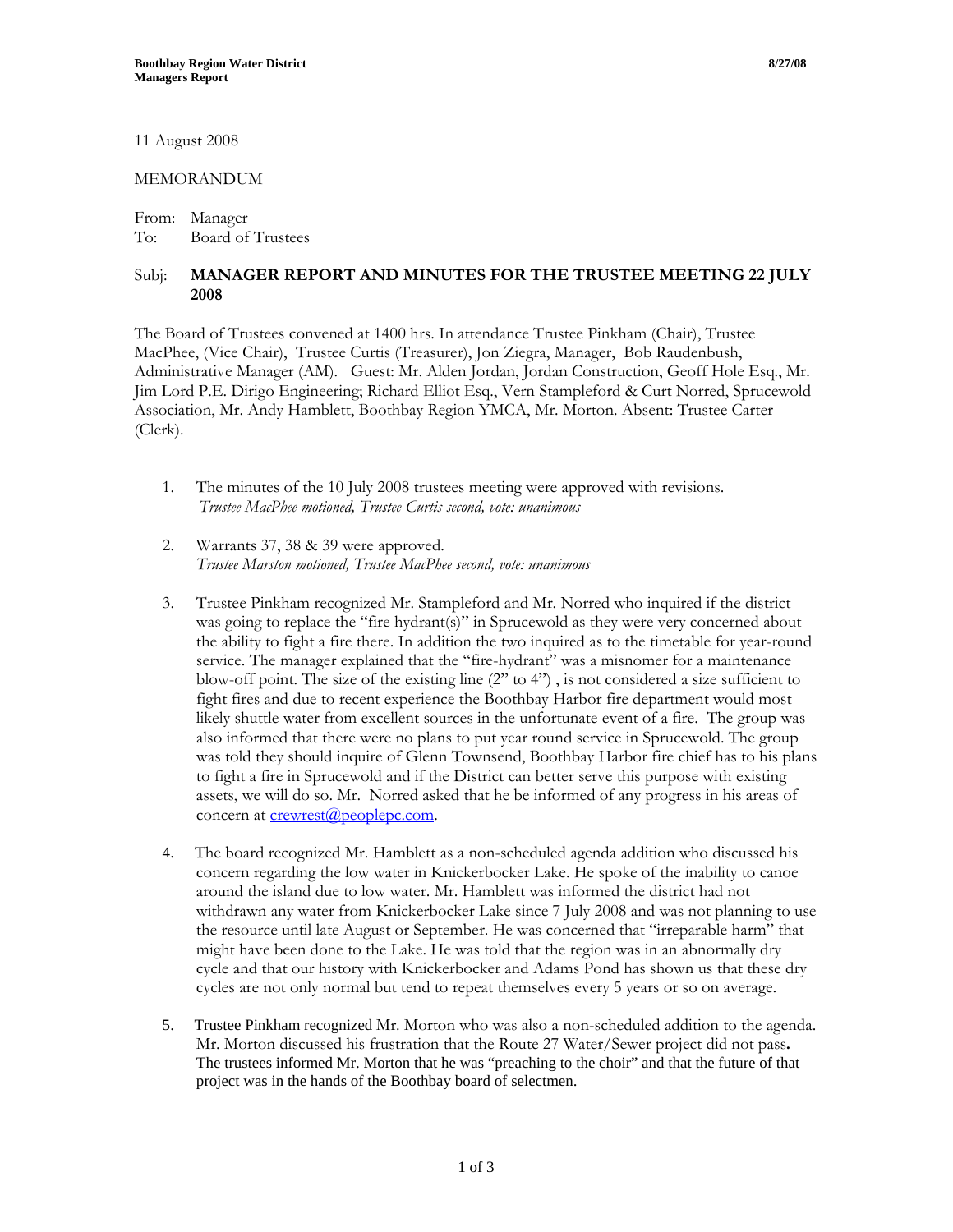- 6. The board voted to go into executive session 1426 hr to discuss legal matters with its attorney. *Trustee MacPhee motioned, Trustee Curtis, vote: unanimous*
- 7. The board came out of executive session at 1430 hr. *Trustee Curtis motioned, Trustee Marston, vote: unanimous*
- 8. The district offered Alden Jordan \$6000 to settle the dispute between the district and Jordan Construction related to the Reed Road water main replacement project. Mr. Jordan counter offered \$7500. Attorney Hole informed Mr. Jordan that this was not acceptable to the district. After spirited discussion between attorney's Hole and Elliot it was agreed that both sides will look to superior court for settlement.
- 9. The manager reported that the East Boothbay Standpipe demolition project by All Industrial Services of Youngstown, Ohio was scheduled for the  $2<sup>nd</sup>$  or  $3<sup>rd</sup>$  week in August. The contract will be signed at that time. The demolition was expected to take 4 days.
- 10. The manager reported the bid package for the Sea Street project was out contingent on funding. The bid opening was scheduled for 14 August 2008 at 1200 hr. at the Boothbay Harbor Town Hall. After lengthy discussion and planning with the Boothbay Harbor Public Works director the window for construction was set to be completed between 15 September 2008 and 31 October 2008. The manager explained the reasoning for this window of opportunity revolved around the asphalt batching plants closing due to low temperatures.
- 11. The manager reported matching funds in the amount of \$164,000 have been awarded for this project to the district by the Maine Bond Bank. The manager informed the board that the bond documents had been forwarded to attorney Hole for review and processing.
- 12. The manager reported the Adams Pond Dam design and bid specifications were in-process with Dirigo Engineering.
- 13. The manager reported the district achieved record production on 11 July 2008 pumping 1.6 MG. In addition it was reported the cemetery water conservation project was wrapping up and storm damage at the Adams Pond Dam was being cleaned up by Reny Construction.
- 14. The AM reported that revenues were slightly ahead of projection while expenses were "significantly" lower.
- 15. The manager reported that the Redhawk Reach water main extension funded privately was still in-process. The interested parties were attempting to obtain the necessary easements for the construction.
- 16. The manager explained to the trustees the events of 11 July 2008 as pertaining to the Washburn and Doughty fire and how the district and local fire departments responded. The manager relayed that he was very much impressed with the response from both treatment and distribution personnel. A few lessons learned included:
	- water shuttle from hydrants better served by flow;
	- communication problems;
	- water main break caused by the town of Boothbay during the fire that further stressed the treatment plant;
	- Location of isolation valves in such a way that they were inaccessible due to the fire.